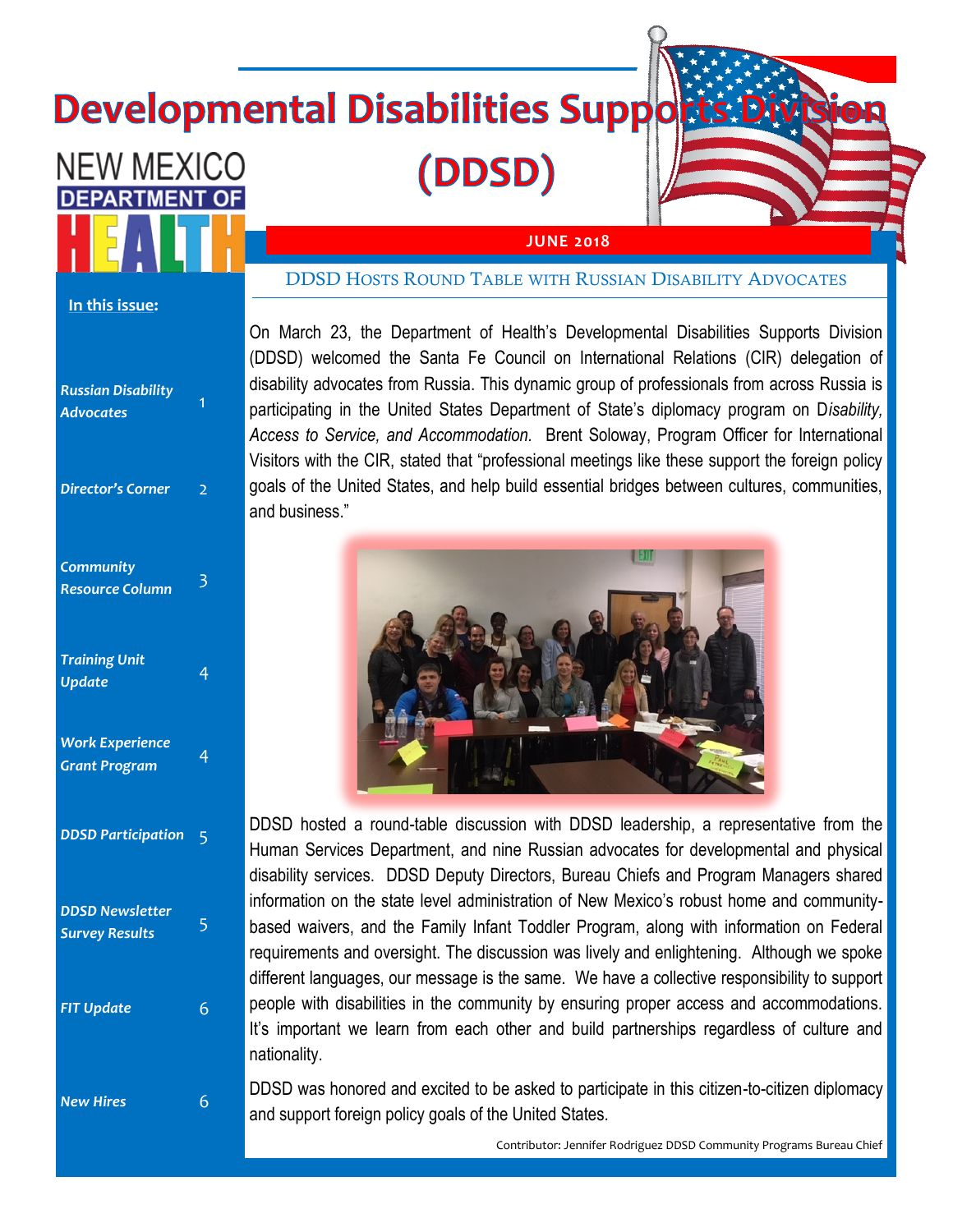## Page 2 Developmental Disabilities Supports Division (DDSD)

# DIRECTOR'S CORNER

In the interest of time, here is a non-definitive, non-prioritized list of some important things going on at DDSD:

- $\leftarrow$  Preparation for the Jackson trial early next year
- Finalization of the CMS Final Settings Rule validation data
- DD Waiver Rate Study
- Electronic Visit Verification clarification
- ANE Annual up-date Training
- Recognizing Signs and Symptoms of Illness and Disease training
- FIT Annual meeting preparation
- Legislative Finance Committee (LFC) DD Waiver Evaluation
- Processing Provider Agreement renewals for FY19
- Processing participant registrations for the Waiver
- Assisting providers with their concerns
- Finalizing contracts for FY 19
- Preparing budgets for FY 20
- Recruiting and filling vacant positions
- Providing customer service for the people we serve
- Answering questions from guardians, providers, participants

What do the items on this list have in common? There is not one item on the list that can be completed in isolation by an individual. Everything on this list requires cooperation and coordination of multiple people. In other words, teamwork. It could be the efforts of two people. It could be the efforts of a bureau. It could take the effort of our whole division. Let's focus on the following quote from Henry Ford.

#### **"Coming together is a beginning. Keeping together is progress. Working together is success."**

Let's focus on supporting each other, staying together and working to complete this list as well as all of the things that aren't on this list. Thanks for all you do. I look forward to all that we can accomplish together.



Contributor: Jim Copeland, DDSD Division Director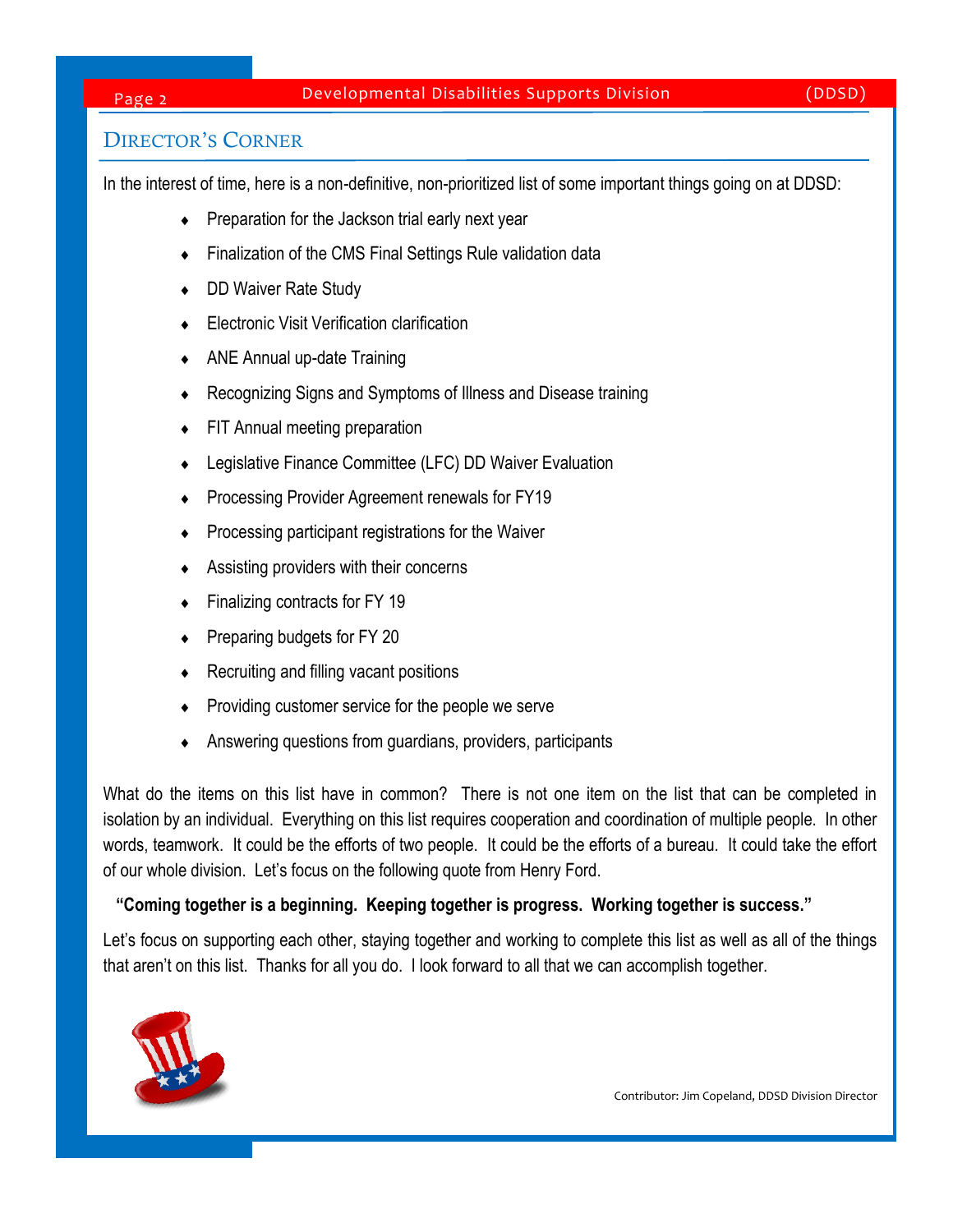# COMMUNITY RESOURCES COLUMN

In this newsletter, we are highlighting access to information and resources regarding Guardianship, and Alternatives to Guardianship such as Power of Attorney, Health Care Decision-maker, or Representative Payee. These links can also be used to access information regarding some changes to the Guardianship/Rep Payee requirements proposed in the last legislative session.

**Guardianship** removes considerable rights and should only be considered after alternatives have proven ineffective or unavailable. The legal processes are complicated and can lead to overstepping boundaries and family fights. Families and individuals are strongly encouraged to get expert help.

**\_\_\_\_\_\_\_\_\_\_\_\_\_\_\_\_\_\_\_\_\_\_\_\_\_\_\_\_\_\_\_\_\_\_\_\_\_\_\_\_\_\_\_\_\_\_\_\_\_\_\_\_\_\_\_\_\_\_\_\_\_\_\_\_\_\_\_\_\_\_\_\_\_\_\_\_\_\_\_\_\_\_\_\_\_**

Under New Mexico law, if a person is incapacitated and has not given power in writing to an agent, a court can appoint a guardian over the person and a conservator over financial matters. This can be a family member or corporate guardian. A guardian can then make residential placement and health care decisions and a conservator can make financial decisions. A court can also appoint a temporary guardian or conservator if needed to prevent immediate and irrevocable serious harm. A court can also limit the powers of the guardian and conservator depending on the person's capacity and needs.

**Alternatives to Guardianship** include Power of Attorney while the individual is still capable and understands what they are signing, Representative Payee to manage Social Security/SSI payments, Surrogate Decision-maker for healthcare, and informal arrangements with family members. *(source: DDPC-OOG)*

**Changes to Guardianship Laws in New Mexico during the past Legislative Session:** A new law (SB 19) that was passed in the 2018 legislative session makes changes relating to guardianships and conservatorships, and will go into effect on July 1, 2018. The New Mexico Supreme Court is now in the process of adopting new rules and forms to implement the new statute and improve oversight of these arrangements. The proposed forms were recommended by the Ad Hoc Guardianship and Conservatorship Rules and Forms Committee that was appointed by the Court to help with implementation. The full proposal, including the forms, is available on the courts website, [www.nmcourts.gov](http://www.nmcourts.gov). Scroll down to the "What's New" section and click on "Comment Sought on Proposed Forms and Rule for Guardianship and Conservatorship Cases".

For Information on Guardianship, and Alternatives to Guardianship, the resources listed below are excellent sources of information and support. Individuals, families, and current guardians are urged to look into these resources and develop solid plans to ensure proper support and/or succession of guardianship, as applicable.

**THE DEVELOPMENTAL DISABLITIES PLANNING COUNSEL- OFFICE OF GUARDIANSHIP**

625 Silver Av. SW, Suite 100 Albuquerque, NM 87102 (505) 841-4519 [www.nmddpc.com](http://www.nmddpc.com)

**THE NEW MEXICO GUARDIANSHIP ALLIANCE** [info@GuardianshipAllianceNM.org](mailto:info@GuardianshipAllianceNM.org)

**THE NEW MEXICO GUARDIANSHIP ASSOCIATION**  [www.nmguardianassoc.org](http://www.nmguardianassoc.org)



Contributor: Lisa Storti, DDSD Constituent Supports Manager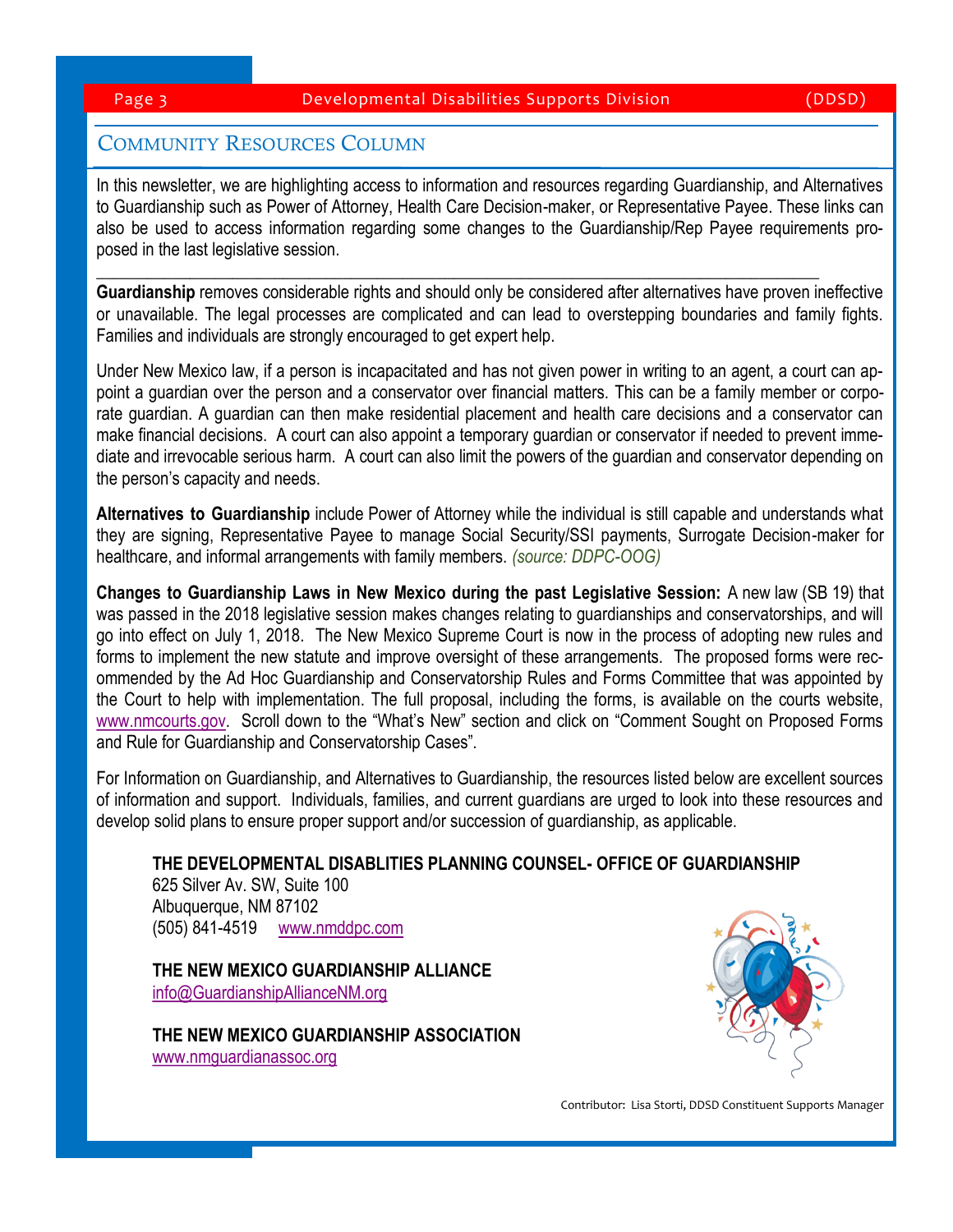#### Developmental Disabilities Supports Division **Page 1** Australian Page 4

# TRAINING UNIT UPDATE

With the new standards in effect, the training unit has been very busy! Our unit met at the Northeast Regional Office May 21-23. The primary focus of the meeting was to update our current core curriculum to align with the new DD Waiver Standards and also to discuss other revisions that are necessary due to the addition of the Indications of Illness and Injury training. As a unit we receive many inquiries from the field regarding this training. If you or anyone else needs assistance in locating this training it can be found at [http://](http://www.cdd.unm.edu/dhpd/programs/learnportal/courses/index.html) [www.cdd.unm.edu/dhpd/programs/learnportal/courses/index.html.](http://www.cdd.unm.edu/dhpd/programs/learnportal/courses/index.html) Aspiration Risk Management Training (ARM) has also been added to the CDD database as a one-year requirement for Case Managers. 1<sup>st</sup> quarter trainings offered by the DDSD trainers will be posted shortly on Train New Mexico for anyone needing DDSD Core Curriculum training. To access the website, use the following link [http://trainnewmexico.com/.](http://trainnewmexico.com/)

Jenny Bartos and the rest of our Abuse, Neglect and Exploitation (ANE) trainers have completed the revisions of the ANE Face-to-Face training. Over the next three weeks, a pilot of the training is scheduled with certified provider trainers. Once the pilot is complete, we will also be conducting a mini train-the-trainer seminar for all ANE certified trainers to recertify their trainer status.

Contributor: Sarah Winter, DDSD Training Unit Manager

# WORK EXPERIENCE GRANT PROGRAM REFUNDED

The Work Experience Grant Program has been refunded! The grant gives individuals the opportunity to explore community employment. Individuals can apply for the funding in collaboration with their supported employment agency. The employer of record for the Work Experience Grant will be Accent, a division of Acumen Fiscal Management Services.

Three models are offered through this program; Trial Work Opportunity, Community-Based Situational Assessment, and Microenterprise Start-Up. The Work Experience Grant can be accessed, when funding is not otherwise available through other means, to cover wages and workers' compensation insurance for individuals in the Trial Work Opportunity and the Community-Based Situational Assessment models. The Microenterprise Model is designed to cover business start-up costs that cannot be obtained through other means.

Applicants must specify which type of program model is being requested. The Work Experience Application can be found on our website at [https://nmhealth.org/publication/view/form/4082/.](https://nmhealth.org/publication/view/form/4082/) For more information, please contact Casey Stone-Romero at [Casey.Stone-Romero@state.nm.us](mailto:Casey.Stone-Romero@state.nm.us) or 505-827-1626.

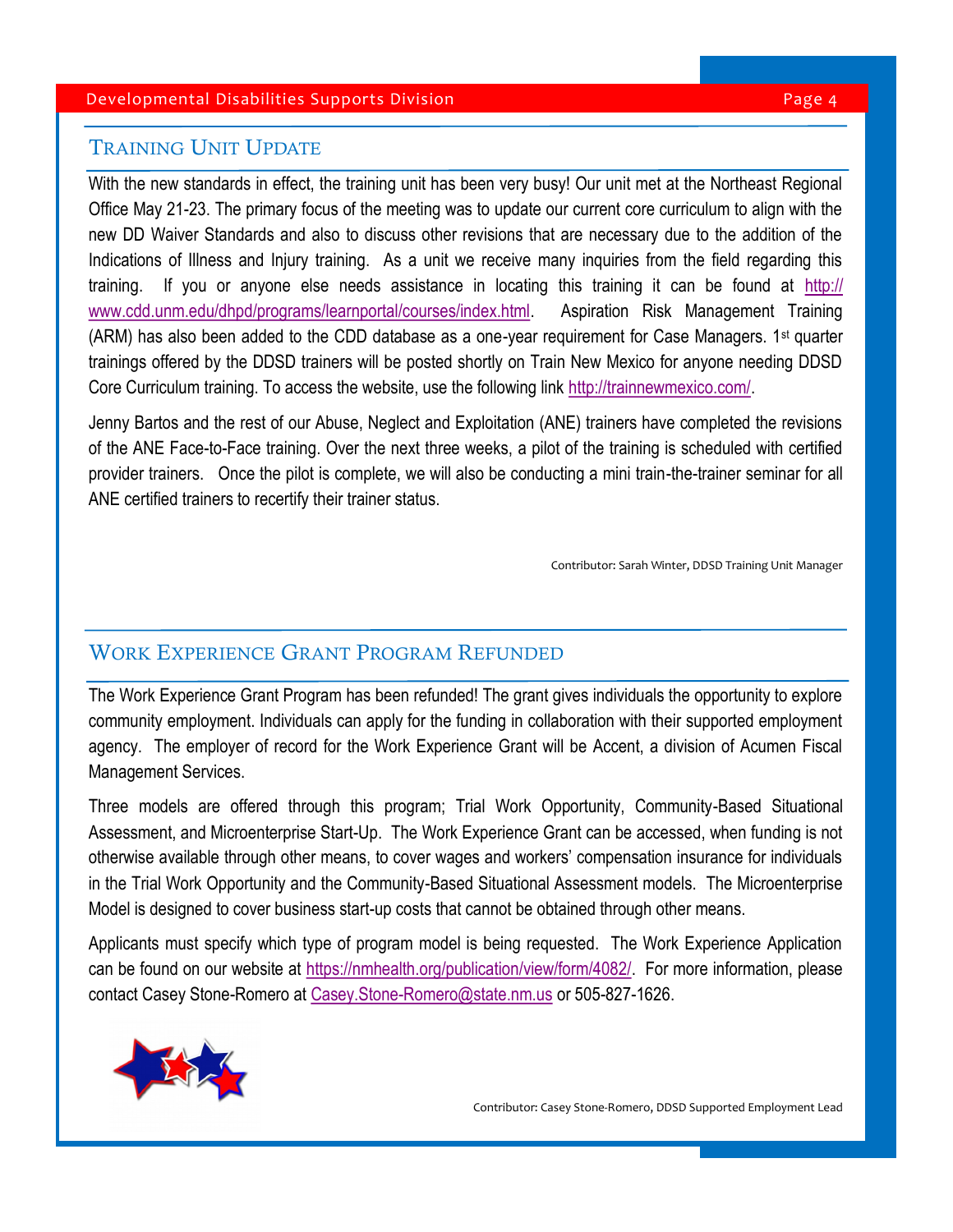#### Page 5 Developmental Disabilities Supports Division

### DDSD PARTICIPATED IN TWO IMPORTANT EVENTS THIS SPRING!

DDSD was invited by our partners at the NM Developmental Disabilities Planning Council (DDPC) to participate in their 2018 Statewide Summit on Advocacy on April 18, 2018. DDSD representatives Christina Hill, DD Waiver Program Manager, and Jennifer Rodriguez, Community Programs Bureau Chief, were members of a panel of advocates and family members talking about the new DD Waiver Service Standards that went into effect March 1, 2018. The interactive presentation was geared towards advocates and families and highlighted the purpose of the Standards and their important focus on protecting rights. The presentation also underscored the connections among the Centers for Medicare and Medicaid Services (CMS) Settings Requirements, DDSD's Know Your Rights Campaign, and the DD Waiver Service Standards.

The same information was shared at the Parents Reaching Out Annual NM Family Leadership Conference on April 20, 2018. Ms. Hill and Ms. Rodriguez collaborated again with the DDPC, advocates and family members to provide critical information about the DD Waiver Service Standards and rights in a family-friendly format.

The presentation was organized around the question, "Did you Know?" and specifically covered topics in the DD Waiver Service Standards, such as settings requirements, informed choice, consumer rights and freedoms, Human Rights Committees, and other safeguards for people's rights. The presentation included references to DD Waiver Service Standards and a panel of waiver recipients who shared personal stories and experiences as well as advocacy strategies.

Through these valuable partnerships we are able to reach more people and move the NM I/DD system forward!

Contributor: Jennifer Rodriguez DDSD Community Programs Bureau Chief

# WE ASKED….YOU RESPONDED. RESULTS OF THE DDSD NEWSLETTER SURVEY

DDSD wants to know how what we do affects you and your work. Our recent survey of what you like (and don't like) about our Quarterly Newsletter is one way we've listened to you. Here is a summary of the survey results.

Overall it seems that people who responded to the survey like the newsletter; most people (94%) say they like it and about a third (37%) like it a lot. People read it; 94% read it most of the time or every time. Over half (60%) share the newsletter with others. Fifty-two people responded to the survey, two-thirds were service providers, only three parents/guardians and no recipients of services responded.

Ideas for changes or additions to the newsletter include more information on DDSD's programs, developing tips for providers to improve work skills including things like tip sheets for complying with policies, tools for preventing burnout, and including other resources such as calendars of trainings and events. People also expressed interest in hearing from the field, including the perspectives of providers and families.

Thanks for your input. It is valuable to the Division.

Contributor: Marc Kolman DDSD Deputy Director